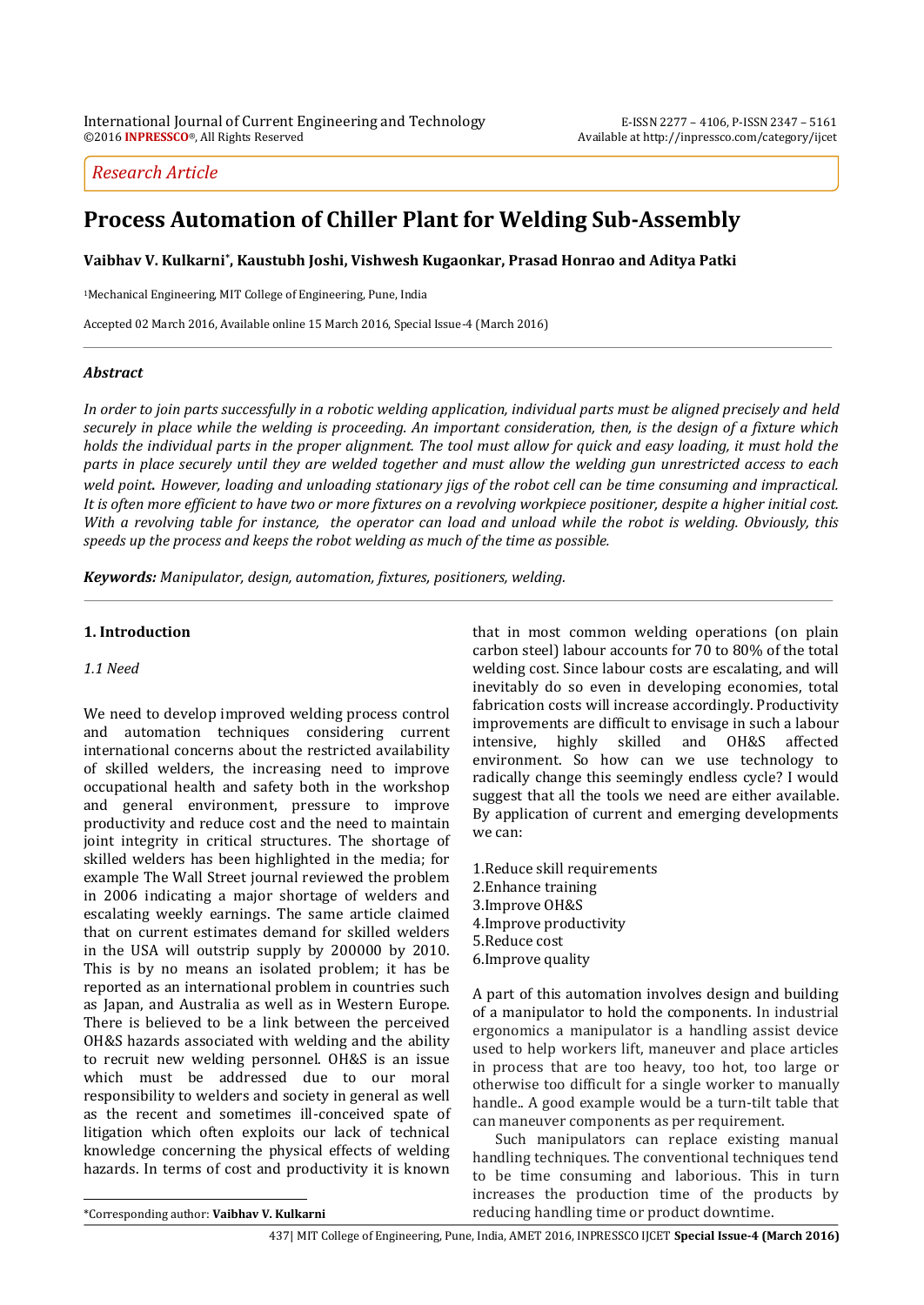# *1.2 Objective*

- 1. Making the process simple.
- 2. Ensuring skilled labours are not required.

3. Consistency conforming to weld aesthetics and deposition rate.

4. Increasing production rate by inclusion of positioner fixtures.

- 5. Increasing production rate.
- 6. Reducing time required for handling

## *1.3 Scope*

This project could be the reformation in the current manufacturing process of the company since the processes are still carried out manually and there is vast scope for automated manufacturing processes by incorporating robotic arm welding and a fully automated assembly line could be possible in the near future.

**Table 1:** Degrees of welding automation

| Designation                        | Movement/Working           |                        |                       |
|------------------------------------|----------------------------|------------------------|-----------------------|
|                                    | torch/workpiece<br>control | filler wire<br>feeding | workpiece<br>handling |
| Manual<br>welding                  | Manually                   | manually               | manually              |
| partially<br>mechanised<br>welding | Manually                   | mechanically           | manually              |
| fully<br>mechanised<br>welding     | mechanically               | mechanically           | manually              |
| automatic<br>welding               | mechanically               | mechanically           | manually              |

# **2. Literature survey**

Welding positioning equipment and machines systems are the backbone of fixed welding automation usually including welding lathes, turntables, positioners, circle welders and [longitudinal seam welders.](http://www.weldplus.com/seamers.asp) Tank welding equipment such as weld manipulators matched with pipe and tank turning rolls. These systems are available from the automation welding machine integrators individually as well as complete automatic welding systems that can be purchased as a turnkey system. Welding systems can be equipped with interchangeable fixtures so that one welding machine can do a variety of different parts.



**Fig 1.** Turn Tilt Table

#### *Vaibhav V. Kulkarni Process Automation of Chiller Plant for Welding Sub-Assembly*

### **3. Existing Process**

It can be seen from the process flow chart that the assembly needs to be rotated eight times over the period of the complete assembly welding process. Currently an overhead crane from the workshop is used for this rotation. For each iteration the crane is first moved to the desired location. Then the lifting belts are attached to the chiller assembly. After this attachment the crane is used carefully to rotate the assembly by lifting the belts from one side thus rolling the assembly over the belts. In the end the belts are removed. This entire process takes upto ten to fifteen minutes. So over the course of complete assembly for eight rotations it takes upto two hours. It also requires workers to be trained using the crane with precision and cannot to controlled by a novice worker.



## **4. Manipulator**

Manipulator mainly consists of a fixed holder and a moving holder. Two holders carry holding plates provided with T-slots. Moving holder can be moved longitudinally to accommodate different length chillers. For moving the moving holder the rail guides actuated by the screw drive mechanism is used. For supporting the chiller from middle section the hydraulic bed actuated by hydraulic cylinder is used. Other subassemblies consists of gear boxes, motor, bearing with holders, shafts, coupling, etc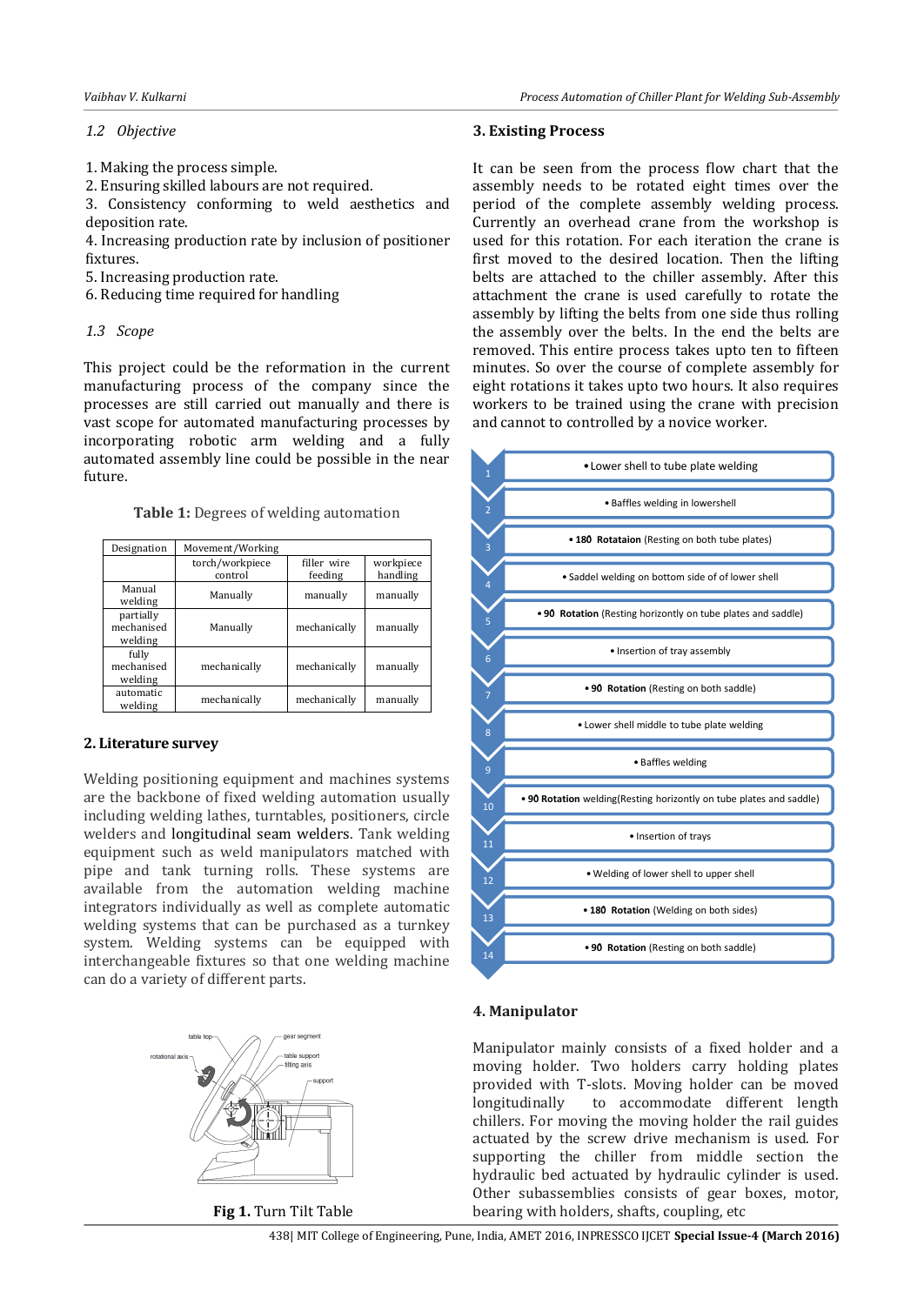# *4.1 Fixed Holder*



**Fig 2.** Fixed Holder

*4.2 Moving Holder*



**Fig 3.** Moving Holder

*4.3 Hydraulic Bed*



**Fig.4** Hydraulic Bed

*4.4 Motor And Gearbox*

Torque And Power Calculations:-  $T = I^* \alpha$ ω =  $(2 * π * N)/60$  $=(2*\pi*0.2)/60$ ω = 0.0209 rad/sec α = (δω)/(δt)  $α = (020209/5)$  $\alpha$  = 4.18  $*$  10^(-3) rad/sec^2 therefore, T= w\*g\*offset of CG T= 4000\*9.81\*0.2 T=7848 N-m  $T_{inertia} = 1819.73*4.18*10^(-3)$  $T<sub>inertia</sub> = 7.606$  N-m  $T_{total}$  = 7855 N-m SELECTION OF GEARBOX : Input speed = 725 rpm Gear ratio = 1:3500 Output speed = 0.21 rpm Input power = 0.46 Kw Output torque = 8520 Nm Efficiency =  $40\%$ Final selection Radicon Gear box Model no: A2002 SELECTION OF MOTOR : For 1hp,  $1$  Kw =  $n*m*1.73*U*I*(PF/1000)$  $= 0.7*1.73*415*2.7*(0.54/1000)$  $= 0.732$  Kw Final selection, Compton Greave Motor, 1Hp Model- GD100L

# **Conclusions**

- 1) By using manipulator production time is reduced by more than 50% .
- 2) Weld quality is increased and reduces risk of misalignment.
- 3) The process increases the worker safety compared to conventional method.